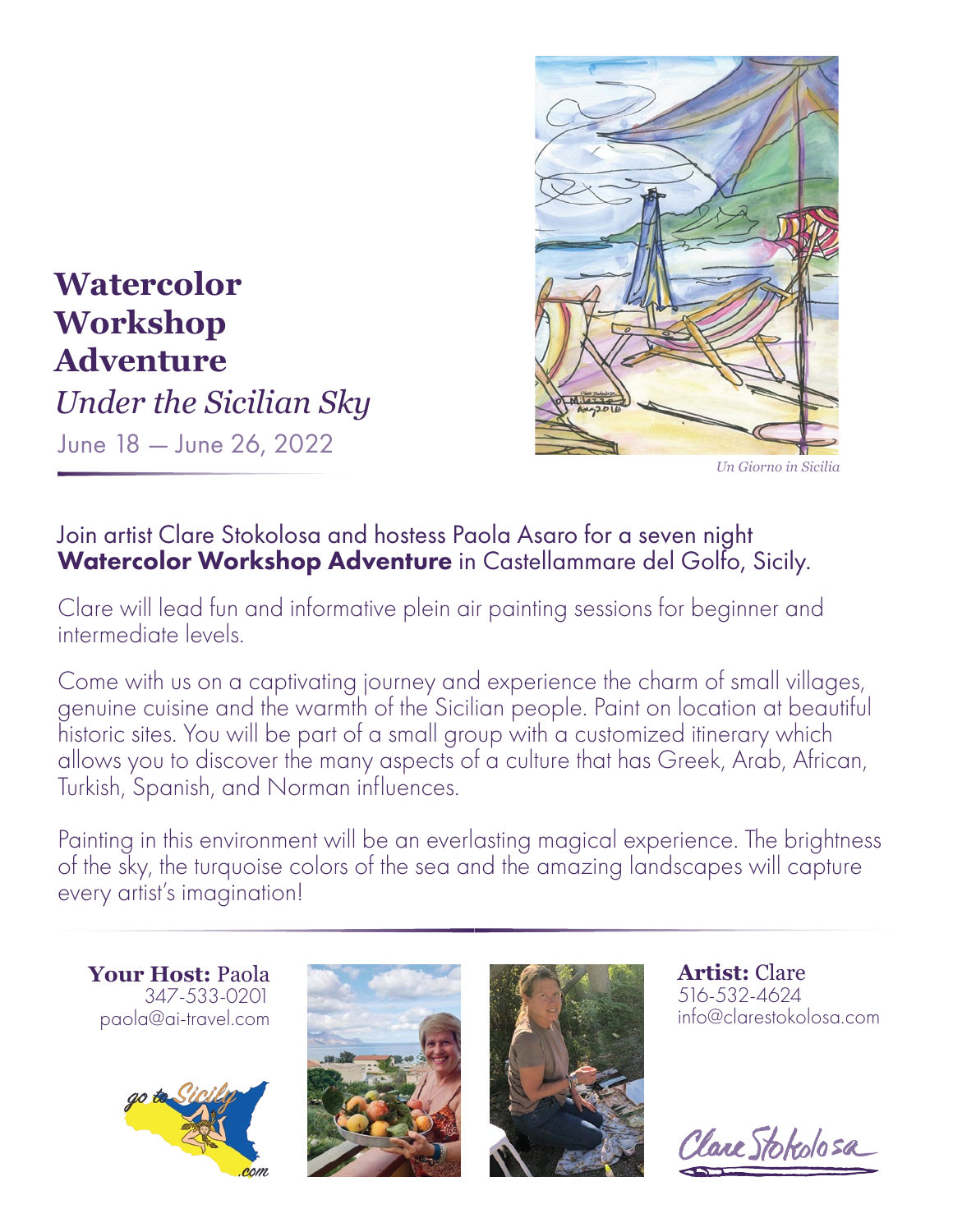# **Daily Itinerary**

#### **Saturday, June 18**

Day 1 - Departure from your home city

**Sunday, June 19** Day 2 - Arrival in Sicily, Palermo Airport

Private transfer from Palermo Airport to [Castellammare del Golfo. C](https://www.castellammaredelgolfo.sicilia.it/)heck in at [Bel Tramonto Apt in Alcamo Mar](https://www.google.com/maps/place/Villa+Bel+Tramonto/@38.0236486,12.9148742,15z/data=!4m8!3m7!1s0x0:)ina. Your host, Paola, will be welcoming you in a friendly Sicilian *abbondanza* style!

Artist Clare Stokolosa will meet and greet the group over *un aperitivo*  with Sicilian wine, aperol spritz and Paola's famous *pane cunzatu!* There will be plenty of time to relax by the pool or by your terrace before having a homemade dinner made by Paola. (L,D)

#### **Monday, June 20**

Day 3 *- Buongiorno!* Enjoy *caffè e cornetti* with fresh fruitfor breakfast

"Introduction to Painting" workshop before lunch. You will have time to relax by the pool or take a siesta, before going to explore the charming town of Castellammare del Golfo.

Stroll through *il Corso.* Visit il Castello Normanno and enjoy caffè, gelato, cassatelle or other delicacies, followed by a painting session on site at the Marina. We will enjoy dinner at a local restaurant. (B,L,D)

### **Tuesday June 21**

Day 4 - Monreale and Palermo

Breakfast at the residence.

First stop will be in Monreale for a guided tour of the 12th Century Norman Cathedral, famous for its 50,000 square feet of precious Byzantine mosaics. We will have lunch by sampling Street Food at il [Capo Market in Palermo.](https://www.youtube.com/watch?v=k9yjF6Kz54I) It will be a truly fascinating experience. The Cathedral, Piazza Bellini, the Four Corners and the Baroque Church of Saint Catherine are a few of the cultural treasures of Palermo.

Painting on site by Piazza della Vergogna will make this trip worthwhile!

We will have dinner on the way back to Castellammare in Sferracavallo at Il Delfino Restaurant (B, L, D)





*La Valle del Terazzo*



*Logge Del Teatro Signorelli*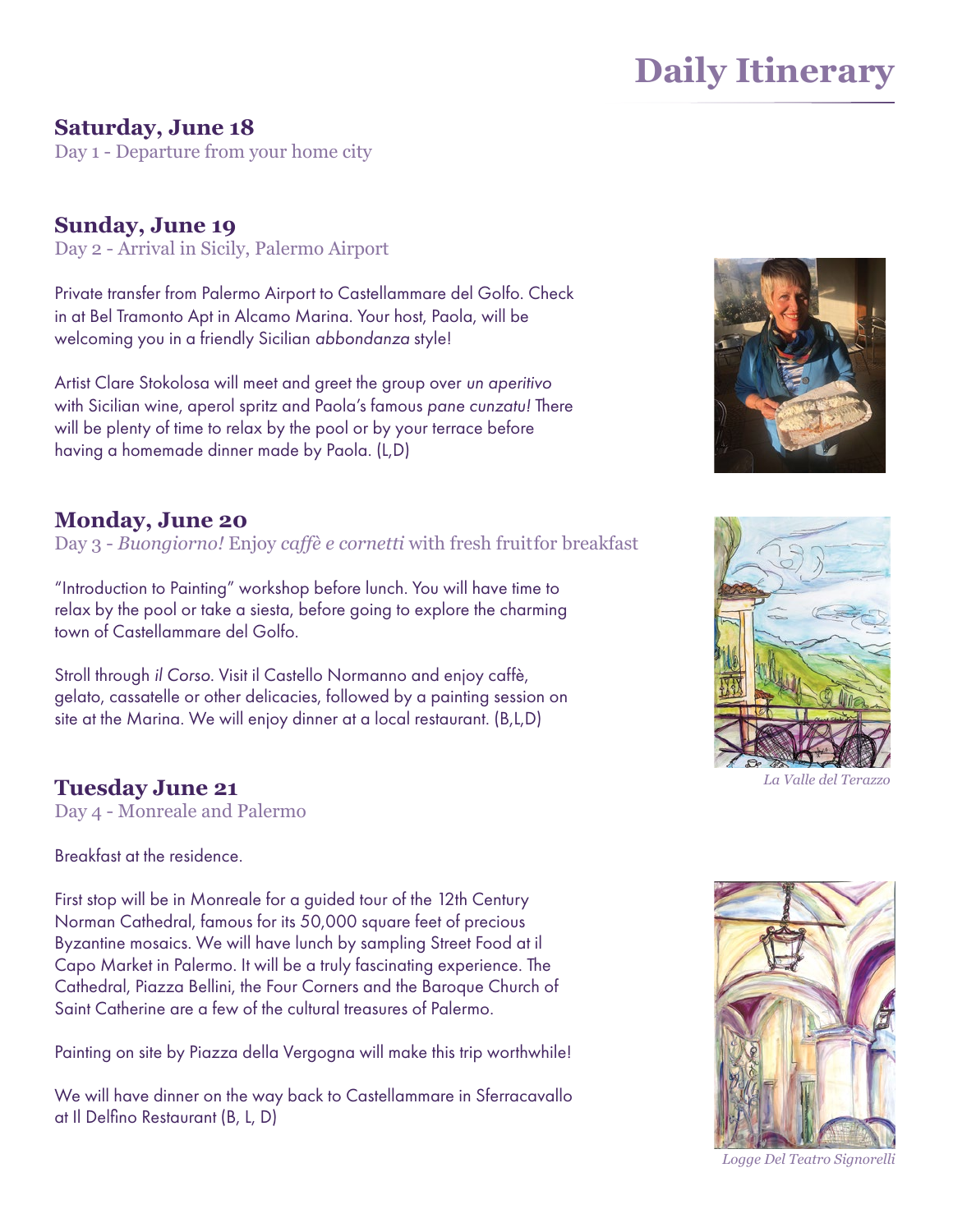# **Daily Itinerary**

#### **Wednesday June 22**

Day 5 - *Cornetti e caffè a volo!*

Early departure to Salemi [to visit a dairy farm. W](https://www.aziendacucchiara.it/)e will witness the various stages of the transformation of milk into ricotta and then cheese. A tasting of hot ricotta, tuma and other Sicilian specialties will be our lunch special of the day.

A guided tour of the Medieval town of Erice will be the highlight of this afternoon. We will paint the beautiful scenery and watch the colorful sunset before going to dinner at a local *ristorante,* Ericino, to experience the local *cucina* and the famous *pasticciotti* by la Pasticceria di Maria Grammatico! (B,L.D)



#### **Thursday, June 23**

Day 6 - Breakfast by [the harbor in Castellammare](https://en.wikipedia.org/wiki/Castellammare_del_Golfo)

The morning will be dedicated to painting by the harbor. In the afternoon, take a cruise on a catamaran, and go swimming in the clear, [blue waters of Lo Zingaro and ar](https://www.thethinkingtraveller.com/italy/sicily/scenic-areas-in-sicily/lo-zingaro-nature-reserve)ound I Faraglioni, the sea emerging rocks in Scopello.

Dinner will be at a casa di Paola. (B, D)

### **Friday, June 24**

Day 7 – Segesta/Camporeale

*Buongiorno a tutti con un buon caffe cornetti caldi!* 

Soon after breakfast we will enjoy a guided tour of the archeological site of Segesta with its intact Doric temple and its theater.

https://www.atlasobscura.com/places/temple-of-segesta <https://www.atlasobscura.com/places/temple-of-segesta>

Capture your memories in a painting session on location before heading to lunch in a nearby *agriturismo*.

Sit back, relax and enjoy the panoramic view on our short drive to Camporeale to visit the winery Alessandro da Camporeale for a picnic and wine tasting. (B,L,D)



*Un Giorno in Spiaggia*



*Pranzo*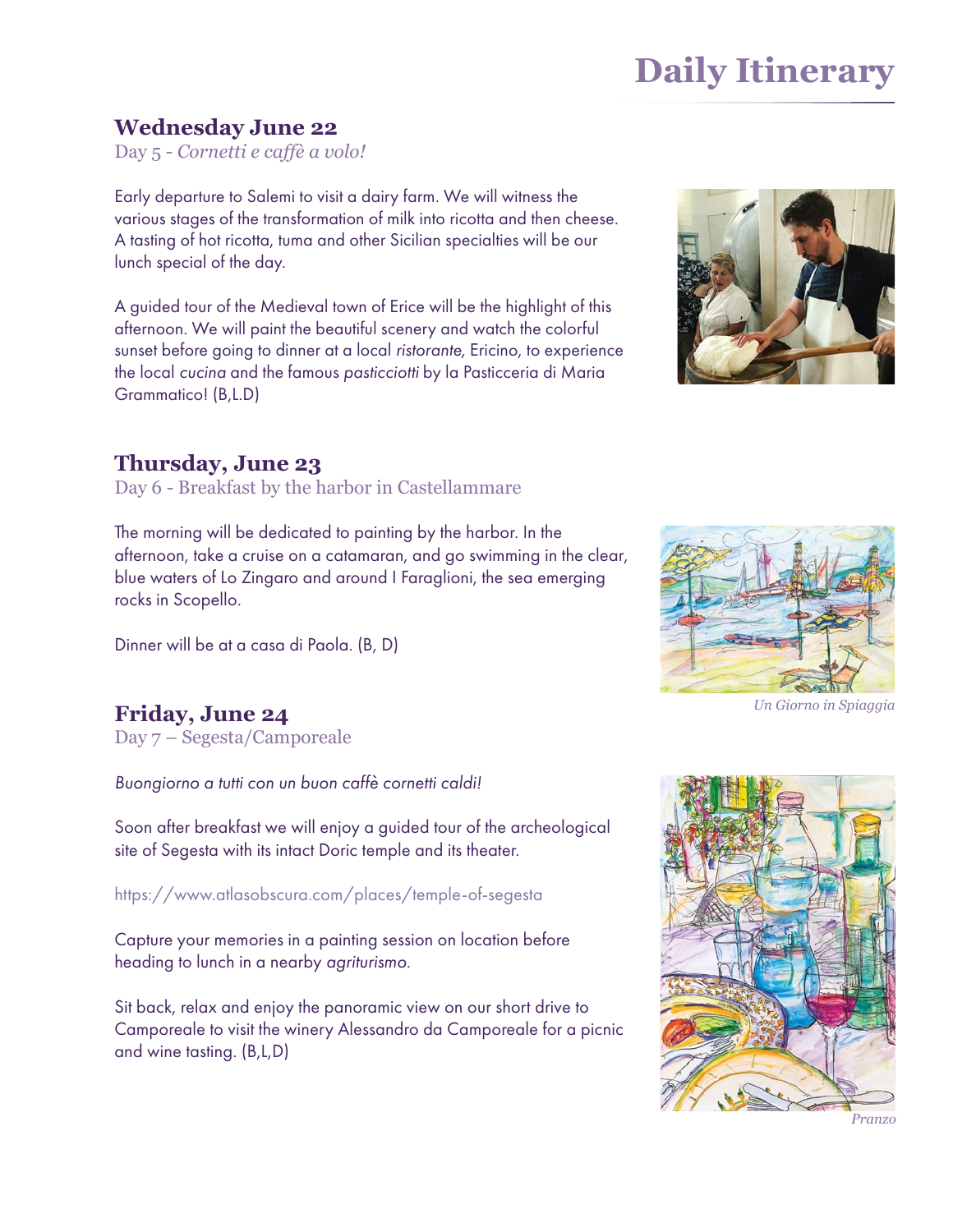# **Daily Itinerary**

#### **Saturday, June 25**

Day 8 - *Cappuccino & cornetti by the beach of Castellammare* 

Capture the blue sky and the beautiful coastline in a painting before heading to [Mount Inici](https://www.google.com/search?q=Mount+Inici&rlz=1C5CHFA_enUS931US931&oq=Mount+Inici&aqs=chrome..69i5). Barbeque lunch at Agriturismo Aurora.

Return to Castellammare, unwind and relax by the pool, sip on your favorite wine, enjoy *un aperitivo* before getting ready to celebrate the last evening in Sicily with a delicious pizza party at the famous Pizzeria Gattopardo.

We end the night with a visit at the renowned ["Bar 900,"](https://www.google.com/search?gs_ssp=eJzj4tZP1zcsSSmzNDO2MGC0UjWoMDQ2tLQwM7G0MDEwskhOtbQyqEgyMbFITEp) per un gelato, un *passito o un prosecco!* (B,L,D)



*Apertivo con Amici*

### **Sunday, June 26**

Day 9 - *Arrivederci amici miei ci vediamo la prossima!* 

Farewell breakfast. Say *arrivederci* to your new friends until we meet again. Guests will have a private transfer to Palermo airport in time for their departing flights.



*Three Girls Traveling*



## *Ciao Bella Sicilia, terra di Sole e di Amuri*